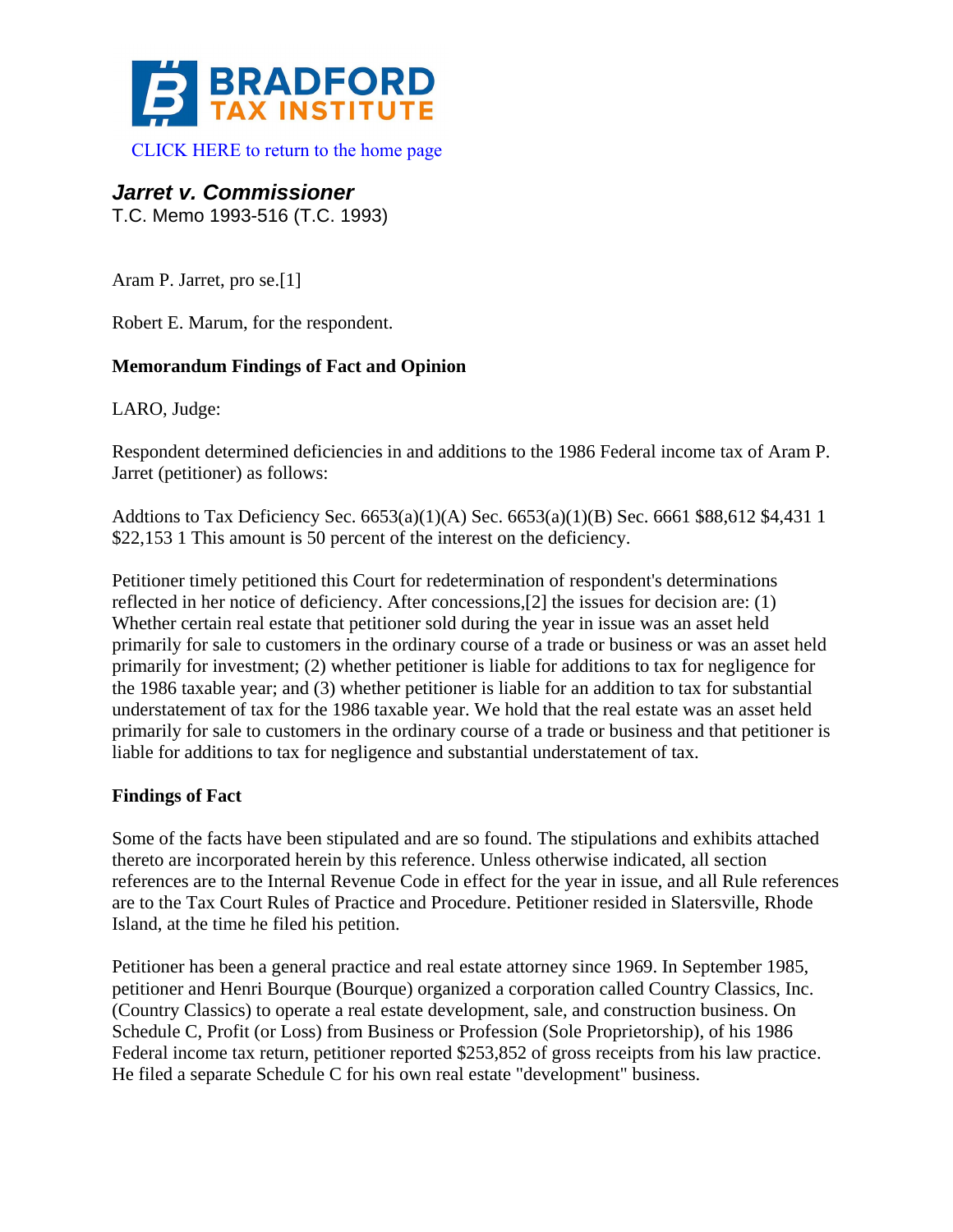In June 1985, petitioner received a letter from Northern Rhode Island Home Realty (Home Realty) inquiring whether he would be interested in purchasing an unimproved parcel of land of approximately 140 acres (the Parcel). A portion of the Parcel adjoined Log Road in North Smithfield, Rhode Island (the Town). Petitioner and Bourque purchased the Parcel in October 1985 for \$325,000. They obtained a \$350,000 loan from Marquette Credit Union (Marquette) collateralized by the Parcel. Marquette's commitment letter provided that the purpose of the financing was development of the Parcel in two phases. The first phase was the creation of 23 lots fronting on Log Road (the Frontland); the second phase would involve the back of the property, which did not front on any public road (the Backland). The commitment letter further provided that as the lots sold, a portion of the proceeds would be applied to the principal of the loan.

After the purchase, petitioner and Bourque divided the Parcel into the Frontland and the Backland. The Frontland did not require any governmental approval for subdivision; petitioner and Bourque subdivided it into 21 individually saleable lots.[3] Immediately thereafter, petitioner and Bourque listed these lots for sale with Home Realty; they did not list the Backland. Because the Backland, which consisted of 77.381 acres, did not front on any public roadway, it was not marketable even as one lot; local zoning and planning board regulations prohibited its development.

In November 1985, petitioner and Bourque contributed the Parcel to Country Classics. Country Classics sold substantially all the Frontland lots within 30 to 60 days. In March 1986, Country Classics reconveyed the Backland to petitioner and Bourque. They hoped to obtain approval from the Town for a subdivision, and then sell the Backland, with the approval, to a developer as one parcel.

In order to obtain such approval from the Town, petitioner and Bourque filed a pre-preliminary plan with the Town on August 1, 1985, and attended monthly public meetings of the Town planning board for the next 1½ years. A broker from Home Realty also attended some of these meetings in order to expedite approval of the subdivision. During this period, petitioner and Bourque also: (1) Hired an engineer, who performed tests to determine where septic systems could be installed; (2) had topographical maps of the Backland prepared; (3) undertook extensive legal research to show that Log Road was a public roadway so that a subdivision could be established off it; and (4) granted a cemetery easement on the Backland.

Eastern Building and Development (Eastern) was a developer and worked on many projects with Home Realty. In June 1986, a Home Realty real estate broker showed representatives of Eastern a map of the Backland and introduced Eastern's representatives to petitioner. In the same month, Eastern signed an agreement to purchase the Backland contingent on petitioner and Bourque obtaining Town approval for a subdivision. In November 1986, the Town approved a 31-lot subdivision on the Backland; Eastern purchased the Backland in December 1986. Petitioner reported \$141,284 capital gain from the sale of the Backland on his 1986 Federal income tax return.

## **Opinion**

The term "capital asset" generally means property held by the taxpayer, but does not include inventory or "property held by the taxpayer primarily for sale to customers in the ordinary course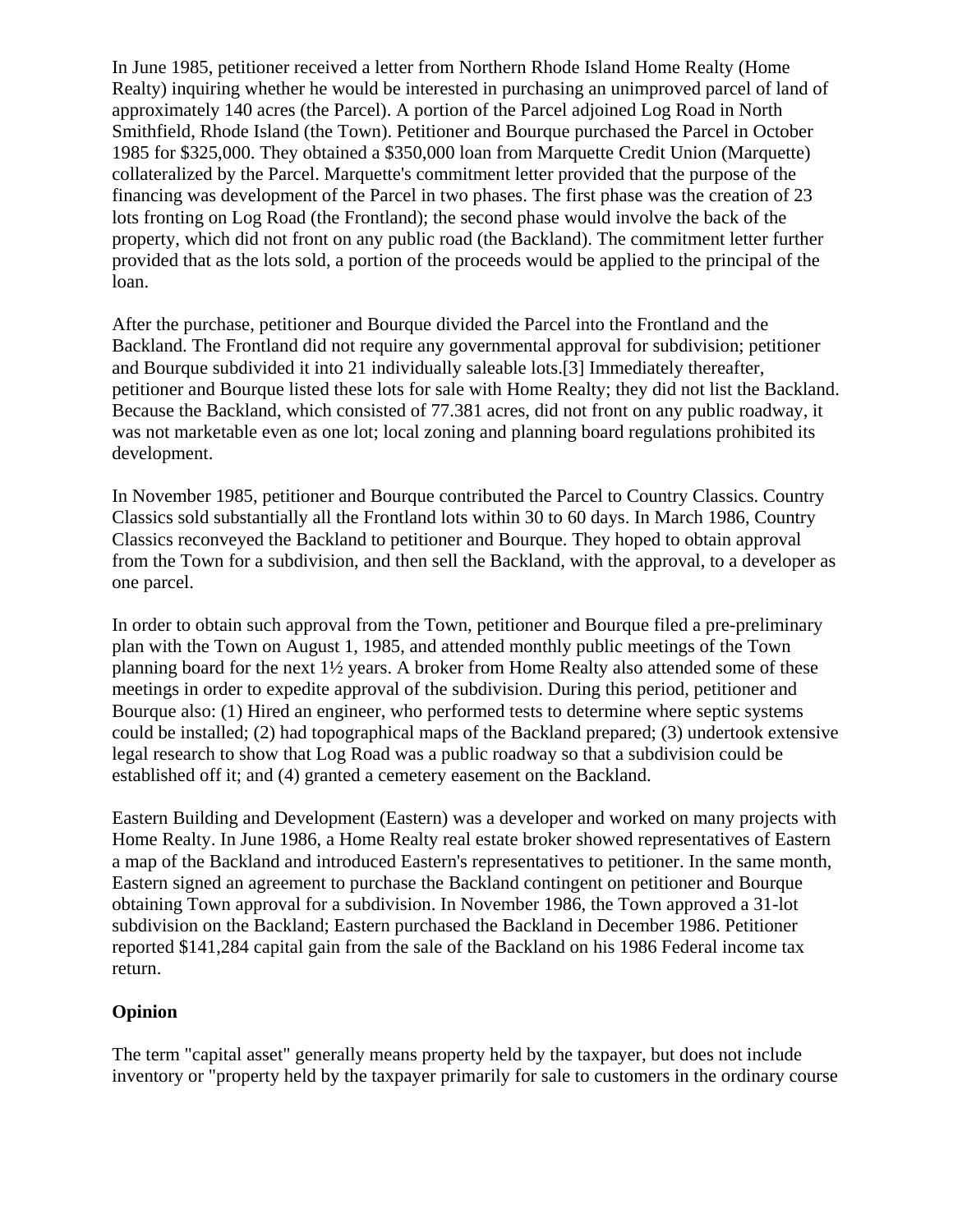of his trade or business". Sec. 1221(1). Profits from the sale of these latter assets are taxed at the rates applicable to "ordinary" income rather than capital gain. Secs. 61, 1222.

Whether the Backland is a capital asset or was held primarily for sale in the ordinary course of petitioner's real estate development business is a factual determination. Bramblett v. Commissioner [92-1 USTC ¶ 50,252], 960 F.2d 526 (5th Cir. 1992), revg. [Dec. 46,651(M)] T.C. Memo. 1990-296; Bauschard v. Commissioner [60-2 USTC ¶ 9353], 279 F.2d 115, 117 (6th Cir. 1960), affg. [Dec. 23,432] 31 T.C. 910 (1959). Courts have developed the following nonexclusive factors to assist in this determination: (1) The nature of the taxpayer's business; (2) the taxpayer's purpose in acquiring and holding the property; (3) subdivision, platting, and other improvements tending to make the property more marketable; (4) the frequency, number, and continuity of sales; (5) the extent to which the taxpayer engaged in the sales activity; (6) the length of time the property was held; (7) the substantiality of income derived from the sales, and what percentage such income was of the taxpayer's total income; (8) the extent of advertising and other promotional activities; and (9) whether the property was listed directly or through brokers. Estate of Segel v. Commissioner [67-1 USTC ¶ 9139], 370 F.2d 107, 108 (2d Cir. 1966), affg. [Dec. 27,524(M)] T.C. Memo. 1965-221; Gault v. Commissioner [64-2 USTC ¶ 9517], 332 F.2d 94, 96 (2d Cir. 1964), affg. [Dec. 26,202(M)] T.C. Memo. 1963-178.

Although the above-described factors assist in our determination, we must consider all of the facts and circumstances; no individual factor or set of factors is controlling. Thompson v. Commissioner [63-2 USTC ¶ 9676], 322 F.2d 122, 127 (5th Cir. 1963), affg. in part and revg. in part 38 [Dec. 45,471] T.C. 153 (1962); Wood v. Commissioner [60-1 USTC ¶ 9390], 276 F.2d 586, 590 (5th Cir. 1960), affg. in part and revg. in part [Dec. 23,021(M)] T.C. Memo. 1958-105; Browne v. Commissioner [66-1 USTC ¶ 9243], 174 Ct. Cl. 523, 356 F.2d 546 (1966). The purpose of this analysis is to determine whether, within the meaning of section 1221(1), petitioner conducted a trade or business and whether the Backland was held by petitioner primarily for sale to customers in the ordinary course of this trade or business. Cappuccilli v. Commissioner [Dec. 37,193(M)], T.C. Memo. 1980-347, affd. [82-1 USTC ¶ 9118] 668 F.2d 138 (2d Cir. 1981).

Although petitioner is an attorney, he also unequivocally conducted a real estate business during the year in issue. Petitioner and Bourque incorporated Country Classics to develop and sell real estate. Petitioner also filed a Schedule C for his own real estate development business. Thus, the only issue is whether petitioner held the Backland primarily for sale to customers in the ordinary course of such business.

Petitioner intended to resell the Backland as soon as it became marketable. He and Bourque contributed the entire Parcel to Country Classics for development, not just the Frontland. Although they focused initially on subdividing and selling the Frontland lots, petitioner admitted that he hoped to obtain approval from the Town for a subdivision on the Backland so that he could sell it to a developer.

In fact, petitioner filed a pre-preliminary plan with the Town even prior to purchasing the parcel. Petitioner and Bourque worked with the Town for 1½ years in order to obtain approval for a subdivision, the only way it would be marketable. They hired an engineer, who performed tests to determine where septic systems could be installed. They had topographical maps of the Backland prepared. Petitioner undertook extensive legal research to show that Log Road was a public roadway, necessary to obtain subdivision approval. They also granted a cemetery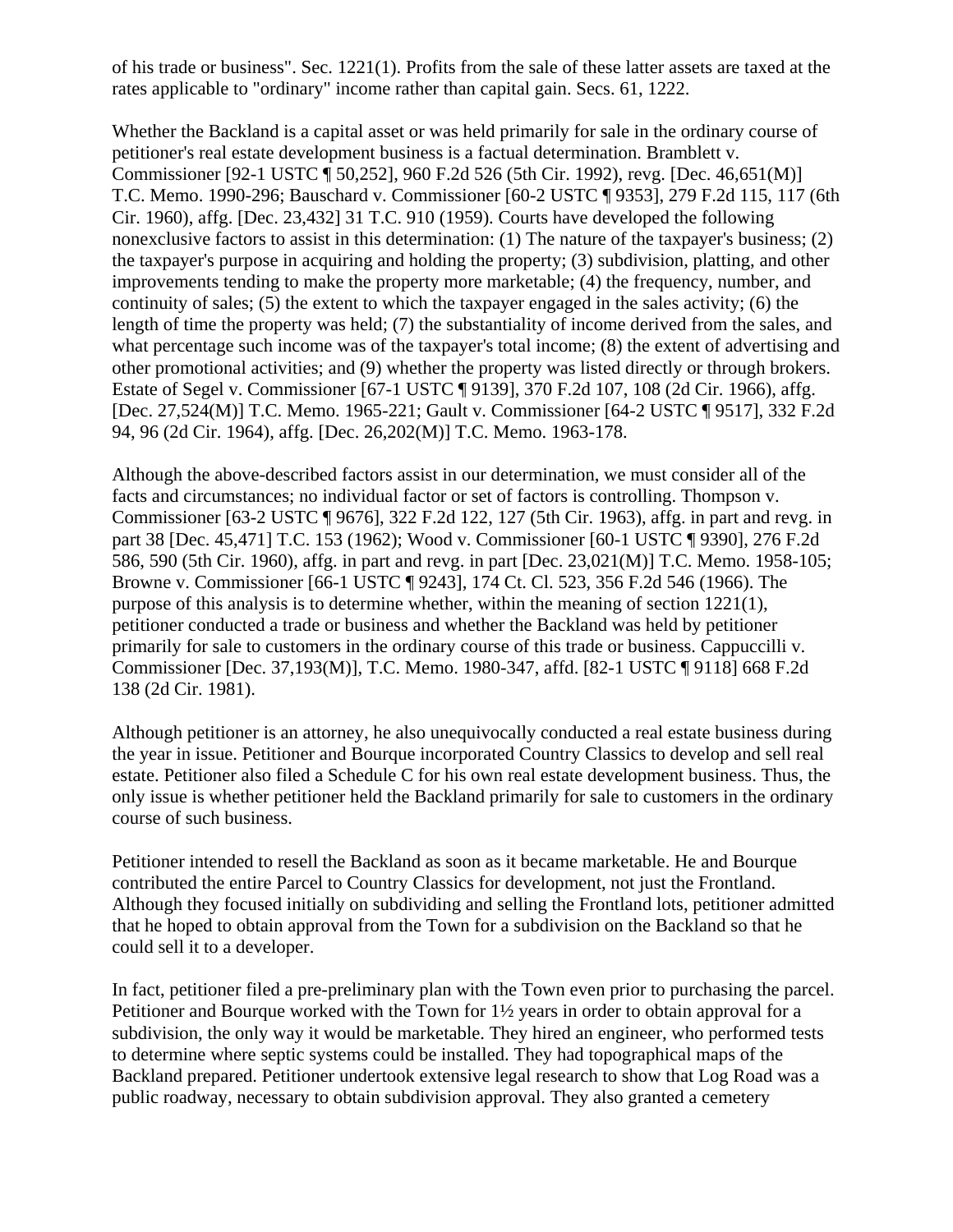easement. All of this activity indicates petitioner's desire to sell the Backland in the ordinary course of his own real estate development business, not hold it for investment purposes.

Although petitioner did not list or advertise the Backland for sale, he did not need to do so. A Home Realty broker convinced Eastern to sign a purchase agreement before the Backland had been approved for a subdivision, contingent on such approval, and Eastern did in fact purchase the Backland shortly after subdivision approval was obtained. In fact, the Home Realty broker attended meetings of the Town planning board in order to assist in obtaining the necessary subdivision approval for the Backland. The quick turnover petitioner accomplished as soon as the necessary Town approval was obtained also reflects petitioner's sales rather than investment motive.

Viewing these factors as a whole in the context of the entire record of the case, it is apparent that the instant case is not one where petitioner originally acquired the Backland for investment and sold it only fortuitously. Cf. Thompson v. Commissioner, supra at 127. In fact, the entire record indicates that petitioner and Bourque acquired and held the Backland with the intention of obtaining approval for a subdivision and thereafter selling it at a profit. Cf. Philhall Corp. v. United States [77-1 USTC ¶ 9116], 546 F.2d 210, 215 (6th Cir. 1976) (intent to hold property for sale to customers in ordinary course shown by taxpayer's efforts to obtain planning commission's approval to develop property as a subdivision); Margolis v. Commissioner [64-2 USTC ¶ 9755], 337 F.2d 1001, 1004-1005 (9th Cir. 1964) (where real estate dealer intended to resell certain property for a profit and held it until he could do so, even holding such property a long time did not render it an investment), affg. in part and revg. in part [Dec. 25,452(M)] T.C. Memo. 1962- 86; Browne v. Commissioner, supra at 546, 547 (taxpayers' substantial developmental activities on undeveloped tract; use of and sale to their controlled corporation, which continued such development; and comparable purchases by taxpayers of other real estate for development, indicated that they were real estate dealers and that they held tract for sale in the ordinary course of such business).

We conclude that petitioner and Bourque ran a real estate business; they held the Backland for sale to a developer, rather than as an investment for appreciation; and they sold the Backland to a customer in the ordinary course of their real estate development business.[4] Cf. Cappuccilli v. Commissioner [Dec. 37,193(M)], T.C. Memo. 1980-347, affd. [82-1 USTC ¶ 9118], 668 F.2d 138 (2d Cir. 1981). Thus, the Backland is not a capital asset, and petitioner realized ordinary income on its sale. Sec. 1221(1).

We now turn to the issue of whether petitioner is liable for additions to tax for 1986. Respondent determined additions to tax for negligence under section  $6653(a)(1)(A)$  and (B); she asserted that petitioner's underpayment of income taxes in each year was due to negligence or intentional disregard of rules or regulations. Section  $6653(a)(1)(A)$  imposes an addition to tax equal to 5 percent of the underpayment if any part of the underpayment is attributable to negligence, and section  $6653(a)(1)(B)$  imposes an addition to tax equal to 50 percent of the interest payable on the portion of the underpayment attributable to negligence.

Negligence includes a lack of due care or a failure to do what a reasonable and ordinarily prudent person would do under the circumstances. Accardo v. Commissioner [91-2 USTC ¶ 50,405], 942 F.2d 444, 452 (7th Cir. 1991), affg. [Dec. 46,399], 94 T.C. 96 (1990); Neely v. Commissioner [Dec. 42,540], 85 T.C. 934, 947 (1985). Petitioner bears the burden of proving that respondent's determination of negligence is erroneous. Rule 142(a); Bixby v. Commissioner [Dec. 31,493], 58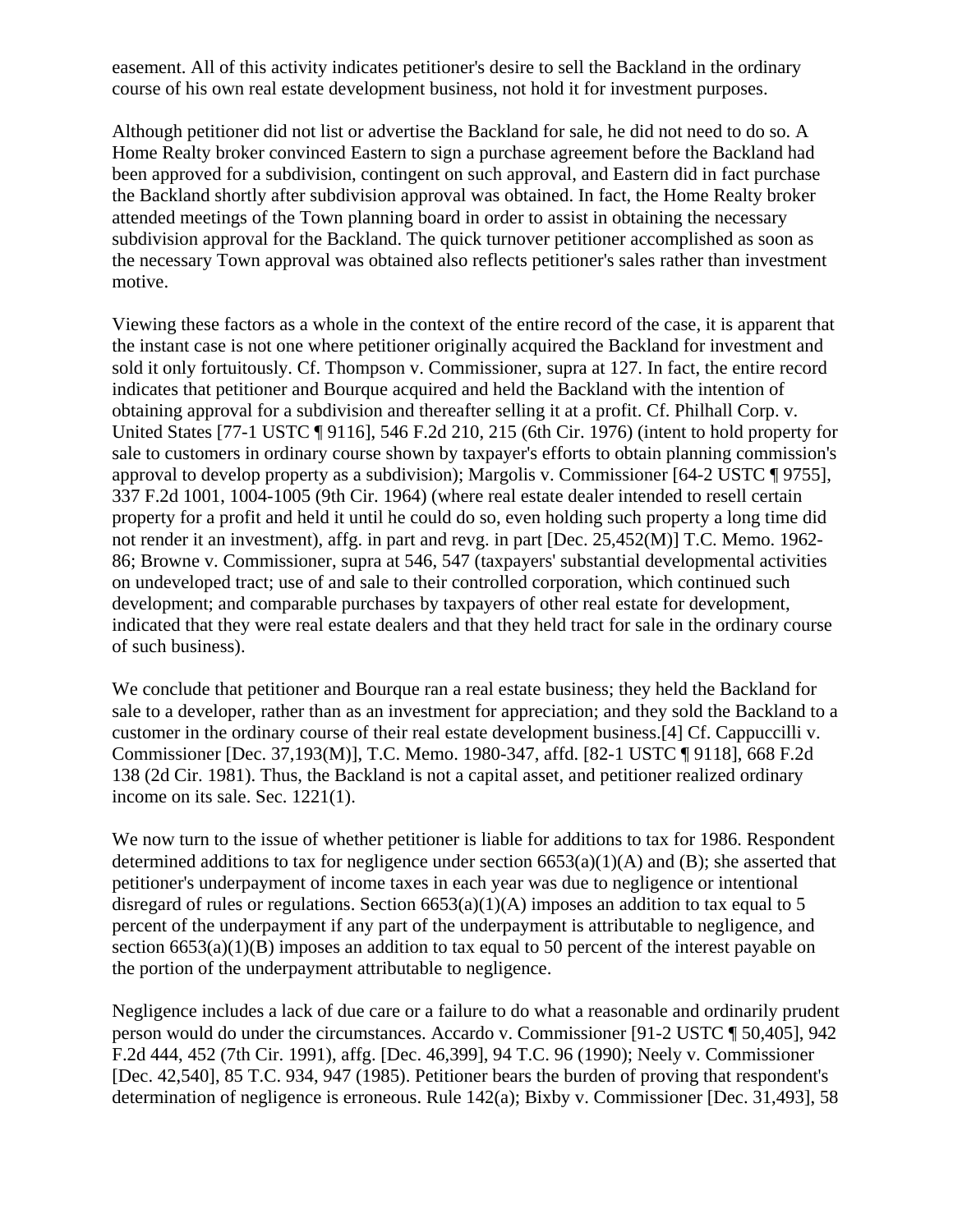T.C. 757, 791-792 (1972). We note that petitioner is an attorney and hold that petitioner has not met this burden. Thus, we sustain respondent's determination of additions to tax for negligence.

Respondent also determined that petitioner is liable for an addition to tax for substantial understatement of tax under section 6661. The amount of the section 6661 addition to tax for additions assessed after October 21, 1986, equals 25 percent of the amount attributable to the substantial understatement. Omnibus Budget Reconciliation Act of 1986, Pub. L. 99-509, sec. 8002, 100 Stat. 1951; Pallottini v. Commissioner [Dec. 44,671], 90 T.C. 498, 500-503 (1988).

An understatement is substantial if it exceeds the greater of 10 percent of the tax required to be shown on the return or  $$5,000$ . Sec.  $6661(b)(1)(A)$ . An understatement is reduced to the extent it is: (1) Based on substantial authority, or (2) adequately disclosed in the return or in a statement attached to the return. Sec. 6661(b)(2). Respondent's determination of an addition to tax for substantial understatement under section 6661 is presumed to be correct and petitioner bears the burden of proving otherwise. Rule 142(a); Welch v. Helvering [3 USTC ¶ 1164], 290 U.S. 111, 115 (1933); Sandvall v. Commissioner [90-1 USTC ¶ 50,236], 898 F.2d 455, 459 (5th Cir. 1990), affg. [Dec. 45,473(M)] T.C. Memo. 1989-56. Petitioner did not attach a disclosure statement to his return, see sec. 1.6661-4(b), Income Tax Regs., nor did petitioner make a disclosure on his return adequate for this purpose, see sec. 1.6661-4(c), Income Tax Regs.; Rev. Proc. 87-48, 1987-2 C.B. 645. Petitioner also did not establish that he had substantial authority for treating the Backland as a capital asset. Accordingly, petitioner will be liable for an addition to tax under section 6661, if the Rule 155 computation reflects a substantial understatement within the meaning of section 6661(b)(1).

To reflect the foregoing,

Decision will be entered under Rule 155.

[1] Paul Plourde and Arthur J. Leonard represented petitioner from the time he filed his petition on March 2, 1992, until March 16, 1993, when we granted their motion to withdraw.

[2] With respect to the year in issue, petitioner concedes: (1) That his filing status was married filing separate return, not married filing joint return; (2) that he was not entitled to a "married couple deduction" in the amount of \$10; (3) that his excess itemized deductions were \$24,466; (4) the adjustment of \$25,202 from the sale of two parcels of land, as set forth in respondent's notice of deficiency; and (5) that the net profit from his law practice should be increased to \$85,225. Respondent concedes that: (1) Petitioner is entitled to exemptions for his six children; (2) petitioner's realized income from recapture of excess depreciation from the sale of certain rental property is \$3,614; and (3) the amount of long-term capital gain reported by petitioner on Form 4797 from the sale of such rental property is \$21,437.

[3] The record does not reveal why petitioner and Bourque subdivided the portion of the parcel that fronted on Log Road into 21 lots rather than 23.

[4] The cases cited by petitioner involving single plots of land where a portion was held for sale in the ordinary course of business and a portion was held for investment are all distinguishable. In Mieg v. Commissioner [Dec. 23,772], 32 T.C. 1314, 1320 (1959), the taxpayer made no effort to increase the marketability of the property; the sudden increase in the value of otherwise unmarketable land was attributable to the location of a country club nearby. In Crabtree v.